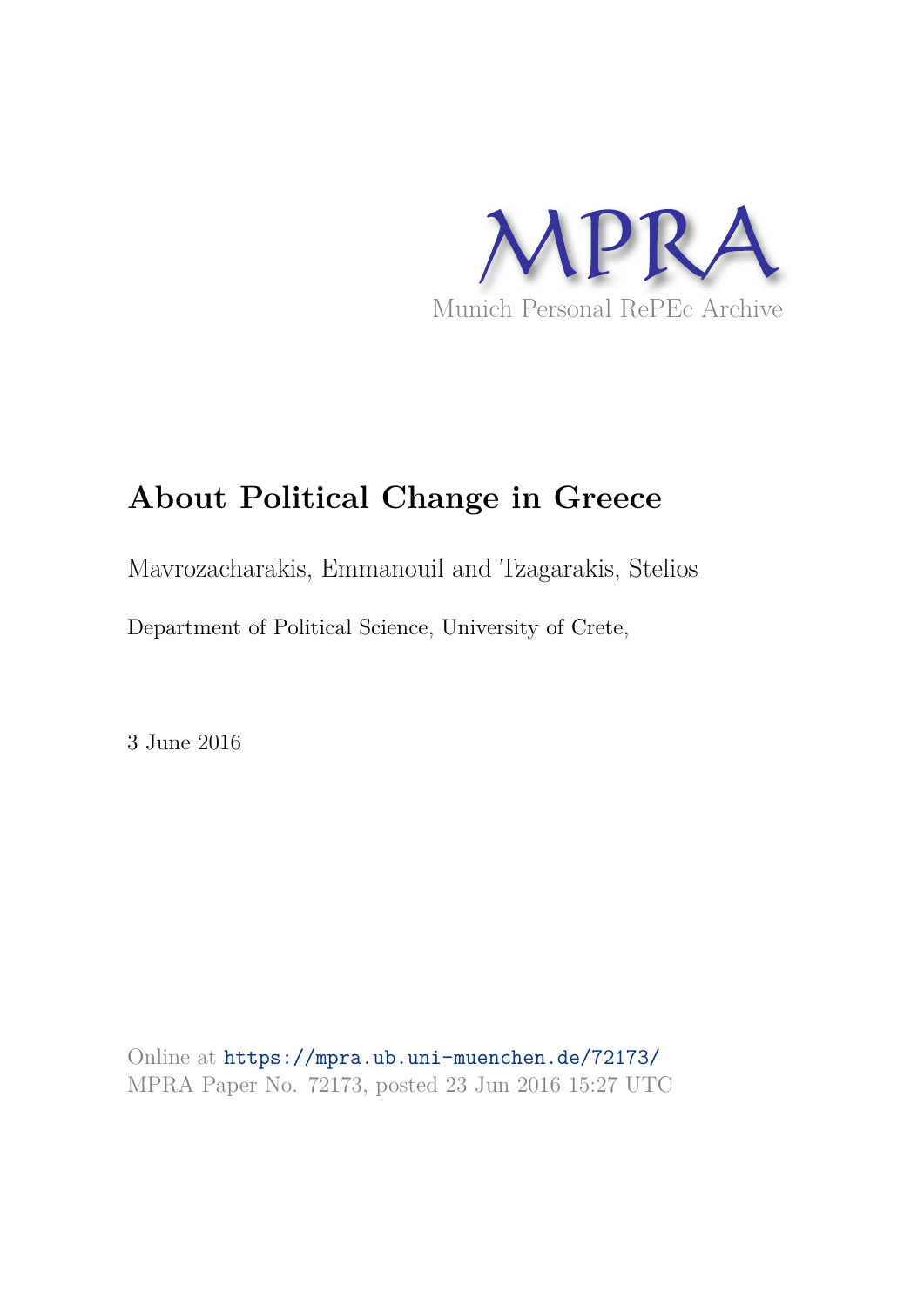# **AboutPoliticalChangeinGreece**

*Emmanouil Mavrozacharakis*, PhD Candidate, Department of Political Science, University of Crete, Researcher of the Centre for Human Rights (KEADIK)

*Stylianos IoannisTzagkarakis*, PhD Candidate, Department of Political Science, University of Crete, Researcher of the Centre for Human Rights (KEADIK)

#### **Abstract**

There have been almost 40 years after the restoration of democracy in Greece and a peculiar prosperity, which was consciously cultivated by the leaders of political and economic elites, was promoted before the onset of the financial crisis. However, from the beginning of the financial recession, the temporal illusions have been revealed and the need of a complete transformation of the financial policies has been expressed, while a significant transformation of the entire political culture has started. Parties such as SYRIZA, Independent Greeks(ANEL) and Golden Dawn took advantage of the growing social discontent by propagating their selves as exponents of ordinary people and of their concerns or their fears, as the expression of resistance against an avoidable sellout of public values. However, crisis has exposed a number of successive truths which were elaborately hiding in the underbelly of the detaining political and socioeconomic system. These truths were exteriorized once it became clear that the foundations on which the Greek society was based after the restoration of democracy, were weak and insufficient to guide the country's way towards a modern future.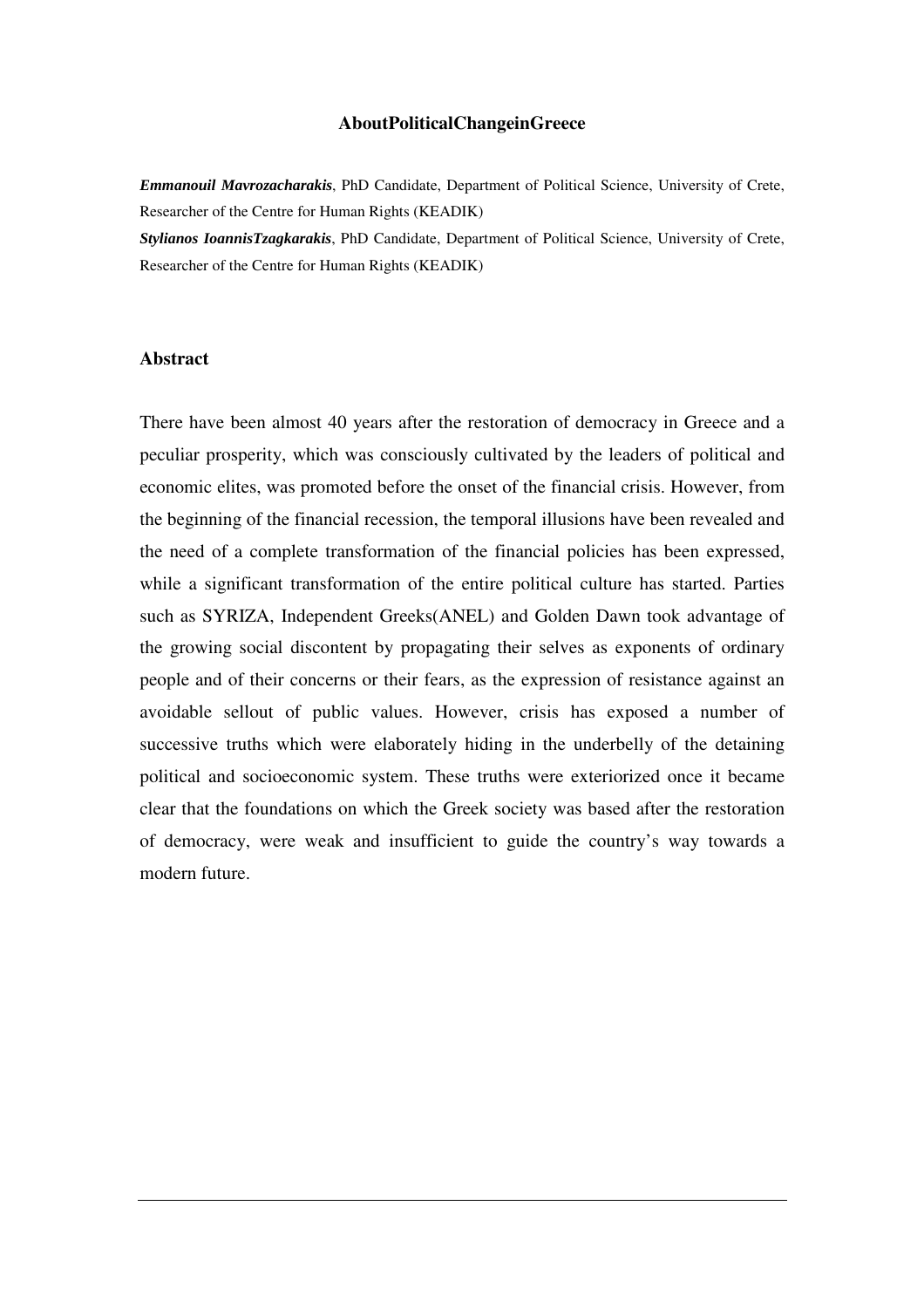#### **1. The main achievement of the political change of 1974**

There is wide literature about the "political change" (µεταπολίτευση-metapolitefsi) in Greece after 1974 and the restoration of democracy, but a few are wondering about its main characteristics. Within a very condensed approach we try to define this political change as the transition from a long period of entrenched parliamentarism, which resulted in a brutal dictatorship, to a modern constitutional democracy. In other words, it is the obvious transition to the European system of guaranteed rights and freedoms and respectively of a structured charter of obligations. Actually, it is the transition from "Balkan provincialism"to a modern but limited Europeanization. In philosophical terms,it can be called as the transition from regime's obscurantism, from arbitrary insolence of power and uncontrolled state authoritarianism,to a freeevolutionary period.

Besides the political freedom and the introduction of the concepts of popular power and the welfare state in politics, this regime change was associated with the rapid expansion of social prosperity and unbridled consumerism. Relatively, Kondylis (2015) refers to the prevalence of a parasitic consumerism "indifferent to the longterm national implications, especially with regard to the country's independence andnational decision autonomy". Kondylis uses the term "parasitic consumerism" to characterize the weakness of Greece "to produce everything that it consumeswithout having sufficient restraint - and dignity - so as not to consume more than can produce and in order to consume it parasitizes in two directions: internally, bymortgaging the future resources, turning them into current repayments, and externally, byborrowing large amounts of money not for future –fruitful- investments, but in order to pay these vast quantities of consumed products, which were mainly imported" (Kondylis, 2015). This position,as reasonable as it may seem, it is actually simplistic as long as it ignores a whole range of material needs which had to be covered after the restoration of democracy. Among others, after the political change in Greece social inequality and poverty were drastically reduced as well as the total welfare of the society was significantly increased (Mitrakos&Tsakloglou, 2012, 33-35; 40-43; 55).This development was necessary not only as a way to establish decent living conditions for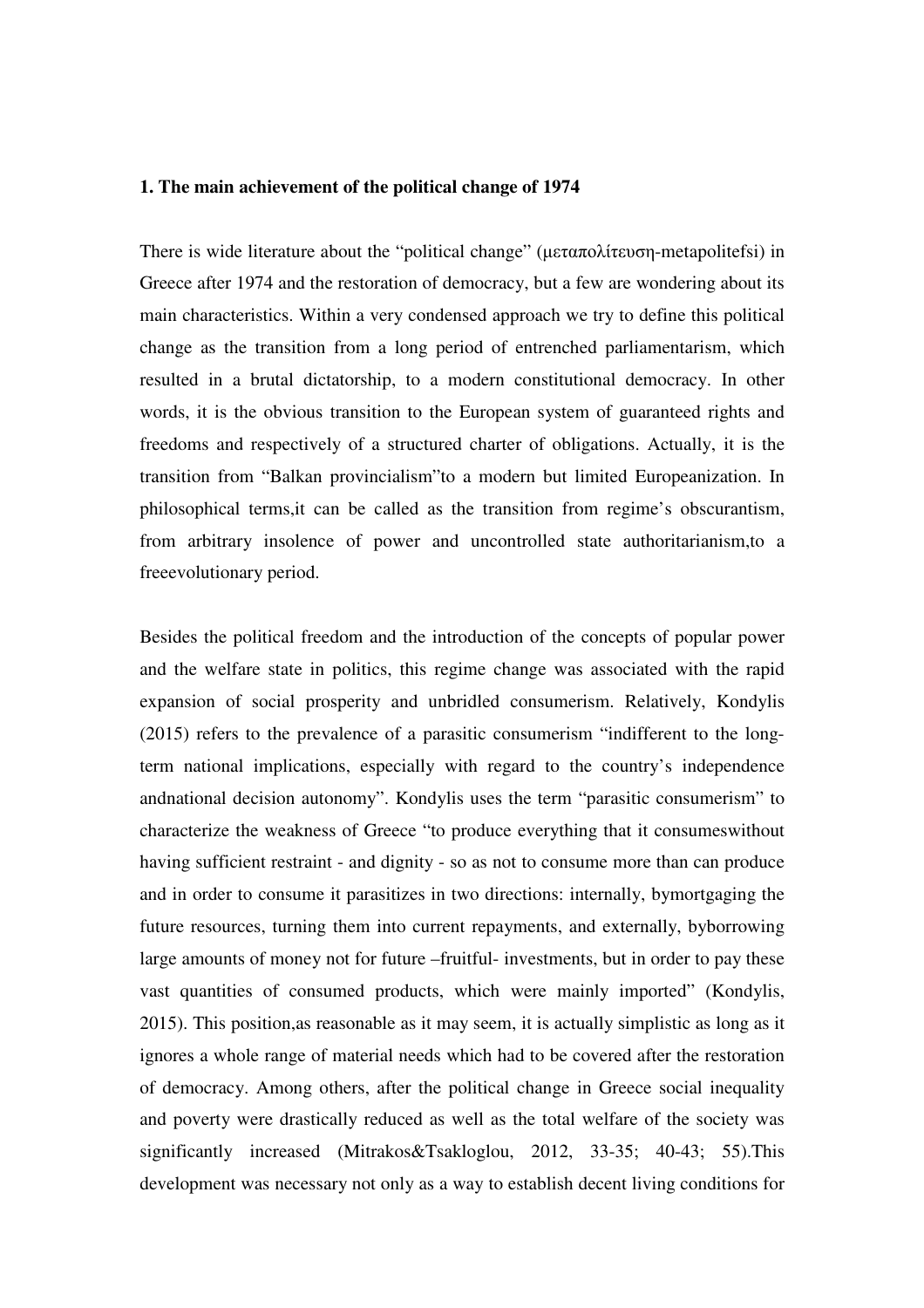the population but also as part of the convergence procedure with the rest of the European Union. Significantly, despite the huge reduction of inequality and poverty that occurred after political change, Greece continues to encounter higher inequality and poverty levels and lower social justice levels than most of the European Union countries (Mitrakos&Tsakloglou, 2012: 56; Bertelsmann Stiftung, 2015). Moreover, the new regime marked rapid changes in the political field. In any case, the democratization of the country is related to the period of "change" from  $1981<sup>1</sup>$ onwards in the sense the "change" of the 1980s delivered a strong societal need: to overcome the hegemony which was established in the foundations of anti-communism domination. The negative effects of the "change" are well known; we tend to ignore though the consequences of a possible "non-Change" (Prevelakis, 2016).

The fact is that the new regime as well as previous phases of Greek political history, integrated and generated varying structural "Greek pathologies" which derive their origin from the Turkish occupation. Despite this, however, the social, political and economic achievements of this period contributed to the adjustment of the country to modern international and European standards after a long phase of obscurantism and authoritarianism. Even if someone can criticize the new regime, no one should deny the positive aspects.Such positive aspects of the new regime with which the country should bereconnected,is the establishment of the National Health System, the introduction of labor and family law, the process of democratization of public institutions and of the army, the introduction of the transparent procedures for hiring in the public sector (ASEP) and of Citizens' ServiceCentres(KEP), the establishment of welfare institutions, the creation of modern infrastructure but with disproportionate costs, the computerization of the public services, a fair redistribution of income and opportunities, regional convergence, decentralization and investment in education and innovation. Allthe abovementioned should not be underestimated.

#### **2. Some irrefutable truths**

 $\overline{a}$ 

The current economic crisis is frequentlylinked the period of thenew regimewith fiscal derailment and the creation of the sovereign debt problem. Specifically, the

<sup>&</sup>lt;sup>1</sup>"Change" was the main slogan of the social democratic party (PASOK) which won the 1981 elections and symbolized the national reconciliation and the reduction of socioeconomic inequalities.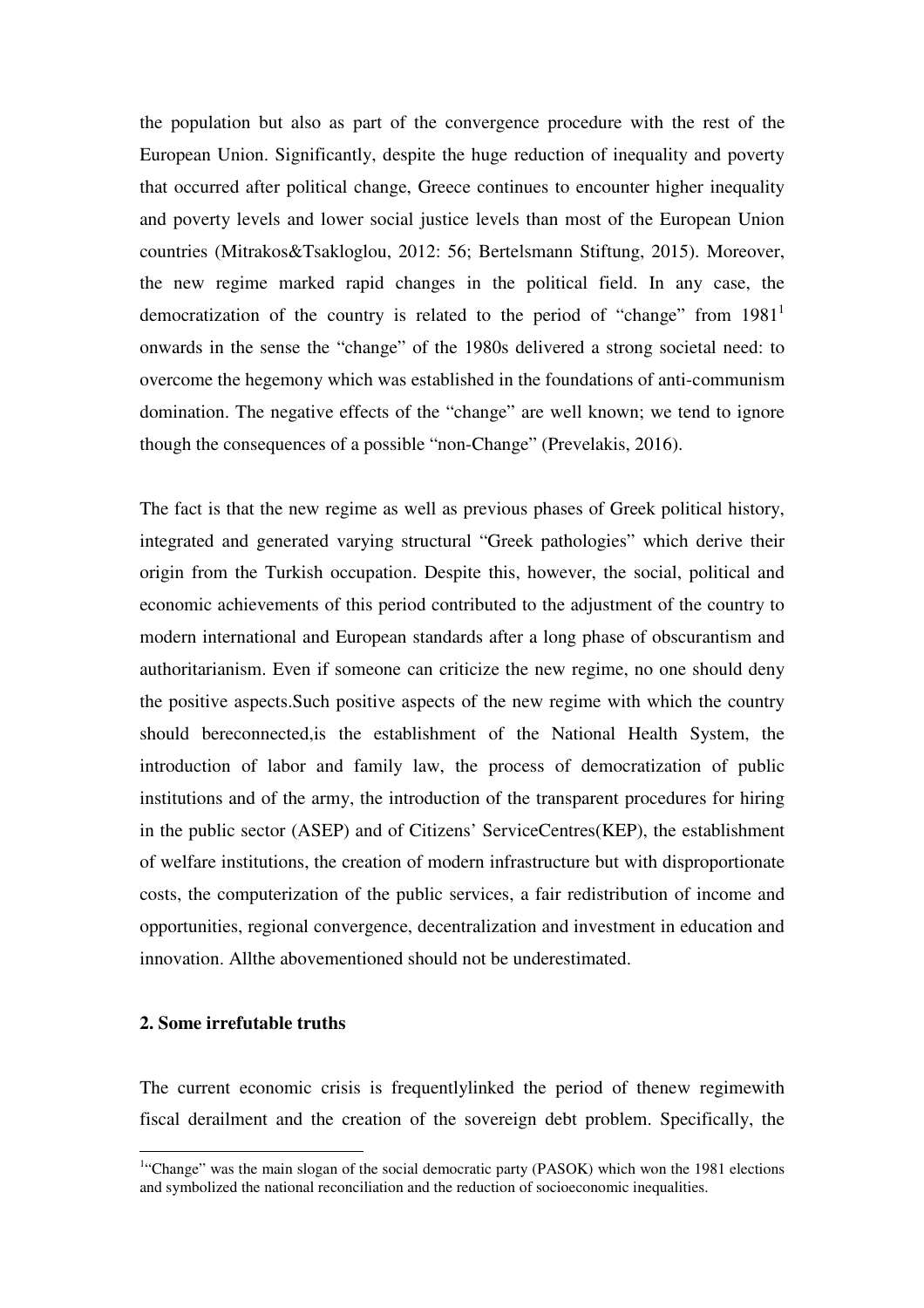political and party system was totally eclipsed with the legitimate category that for a long period it has cultivated a cliental state with high corruption levels instead ofpreparing the countryfor theEuropeanisation process. Indeed, crisis has exposed a number of successive truths which were elaborately hiding in the underbelly of the detaining political and socioeconomic system (Mavrozacharakis, 2015). Thesethuthwere externalized once it became clear that the foundations of the new regime on which the Greek society was formed,were weak and not sufficient to guide the country's process towards a modern future.

The first obvious truth that is not assimilated by the existing political system is that an economy with weak productive base and hence with foreign trade deficit, produces continuous financial problems instead of producing sufficient job vacancies. The second truth is that the Greek political system is being reproduced for itself and not with the civil society. It is therefore a self-reporting system with embedded entropy mechanisms, i.e. self-destructive mechanisms.The third truth is that the state shouldnot become a key employer in the context of a capitalist economy, let alone if it is not supplied with the required performance conditions as well as egalitarianism and fairness. Ultimately,asLavdas (2013) aptly indicates,there is a fundamental deficit ofmodern Greek pragmatism,which actuallycomprise a significant obstacle to any rational attempt to recast the Greek state.

# **3. The anti-political stateness**

The political forces, instead of trying to resolve the abovementioned urgent problems and peculiarities thatdeplore Greece, avoided to be placed in the axis of the real truths and remained exclusively locked to the dilemma "memorandum versus antimemorandum". Unfortunately, the enlightened, progressive and democratic forces in Greece have failed to reunite the country with those productive aspects of the new regime which is stagnant,as a result of clientelism and fruitless "antipolitical"stateness.

The anti-political stateness is interwoven with the specific character of the modern Greek state which does not manage to promote the collective interest, but enhances self-interest patrons, trade unions' interests and cliental relations. The state in Greece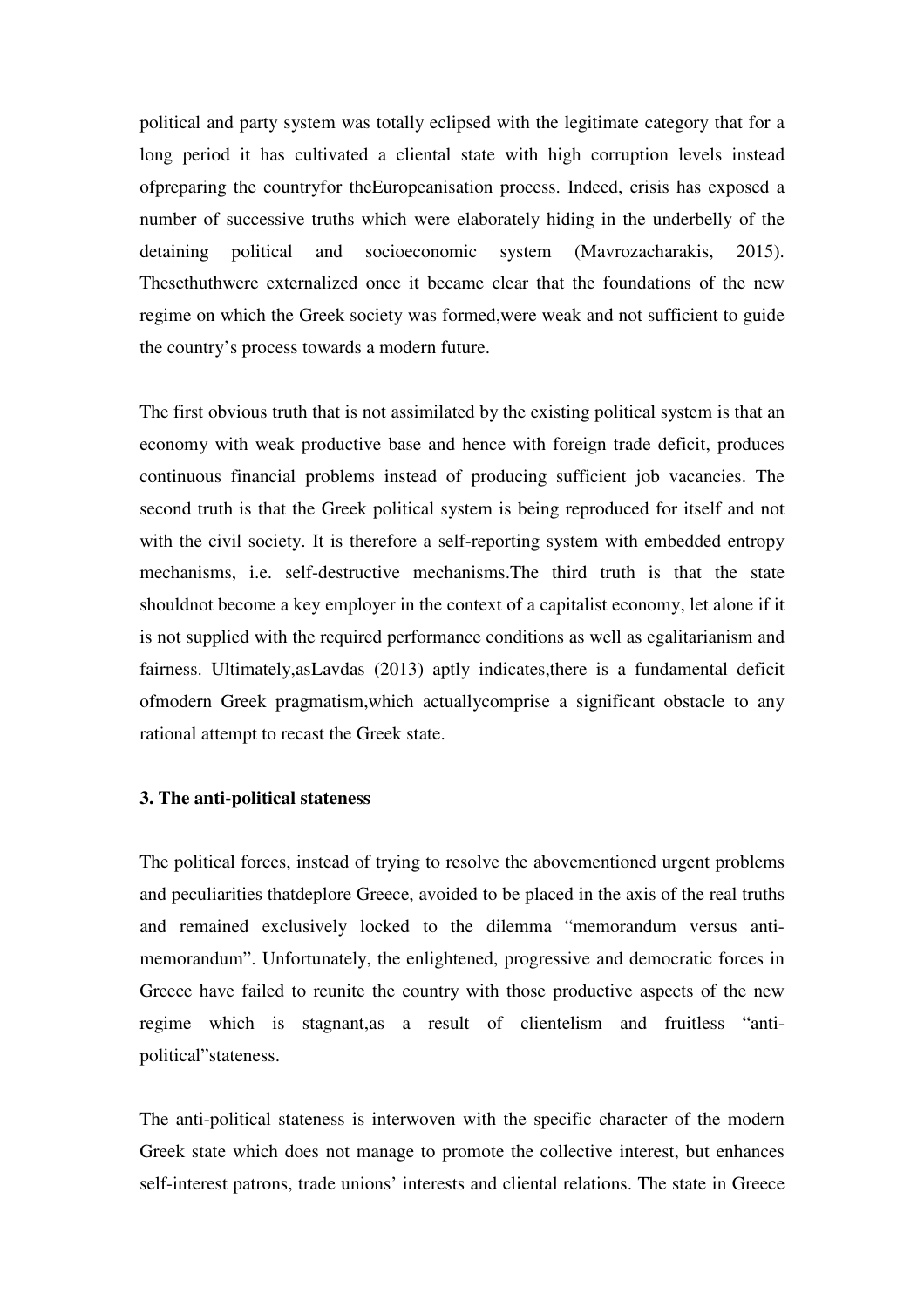after 1974 is used by multifaceted cartel parties, naturally as themain toolfor electoral victory. Even political parties such as PASOK, which in its origin had the characteristics of a mass party that according toAbedi (2004: 89-90) is distinguished by a broad and socially cohesive organized membership base, specific internal party processes and a statute authorities map, have totally been changed. Such parties hadthe character ofa movement with successful demands on social and political rights andfinally, were characterized by an intense process of transformation and alienation of their original character to take the form of an inclusive party and lately a cartel party. The inclusive party is now characterized by heterogeneity of its electoralbasewith electoral successbecoming its main objective. Unlike mass parties,which focus on a socially homogeneous audience, the inclusiveones appeal to a diverse electorate on the basis of modern communicative methods. Currently, the ideological differentiation passes into the background.Greek political parties formed patronage networks in the whole spectrum of society and did not function as intermediary civil society restraints but as mediatorsof specific interests and expectations of their clientele, transferring and representing segmented and specific requests within state. To the extent that vested political parties functioned more as state clientele representation, they gradually lost their organized basis and their number of active members has rapidly decreased. At the same time,parties' subsistence costsincreased significantly as well as the communication cost with their electoral clientele.

The abovementioned situation led these parties to a complete focus on the state as a supplier of the necessary resources. As Abediindicates (2004: 90), the need for resources and the deficit of large ideological and political conflicts turned the survival objective into the sole aim of incumbent parties. This common objective boosted the creation of a cartel which supplied its members with the necessary means for survival, while ensure that potential risks are limited. The invasion of incumbent parties in state power and the imposition of their survival over institutions'function,not only secured the necessary resources through, which vested parties perpetuated their survival, but also enhanced the ability of incumbent parties to resist facing challenges posed by emerging radical political formations of the left and the right of the political spectrum. Under these conditions, as stated by Katz and Mair (1992: 16), the statewas transformed into an institutionalized structure that only supports the"networked" and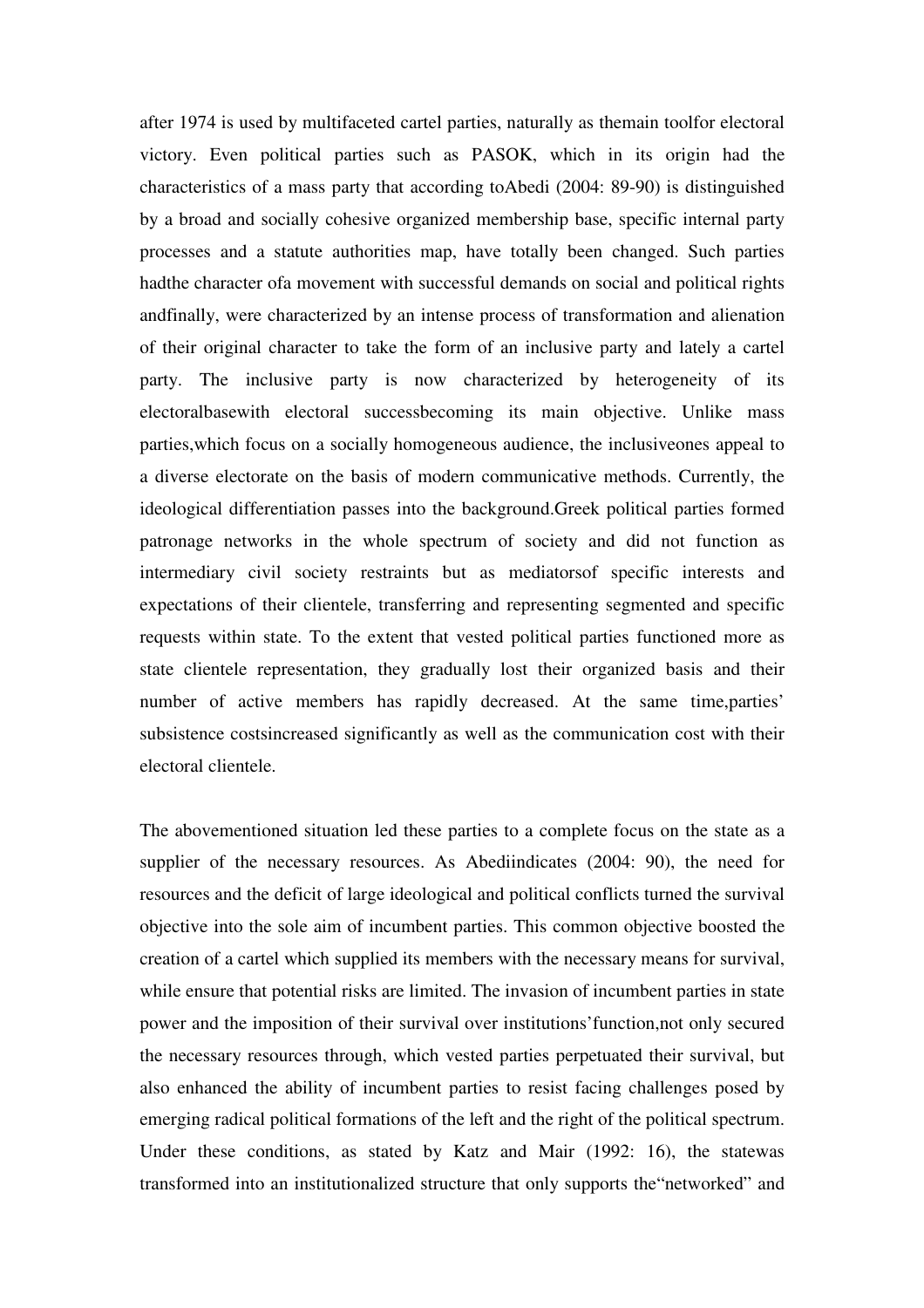the"insiders" and excludes those who have not crept into the inner of such network (outsiders). In other words, these parties lost their mediatory function with civil society and were digested by the state.

Especially in countries with great tradition in cliental distribution of privileges, such as Greece, cartel parties have found lucrative ground. Theonset of the economic crisis decreased significantly thepublic funds, which had catalytic role for the enhancement of the traditional cartel parties and consequently, their position in power was challenged by a new inclusivecoalition which was formed under the aegis of the left SYRIZA.

Therefore, the total presence of political parties can be regarded as "anti-political" as long as there is aproblematic relationship with the collective well-being and the public interest. This means that the political parties in Greece did notservethe"common", in the Aristotelian sense, namely the policy for the benefit of the society. At the center of party actions was the aim of the reproduction in power through the state rather than the public interest that determines the general concept of policy. For Aristotle, the coordinated society can be achieved through policy that promotes the common good. In this sense, the policy reduces individual harnesses and fragmented interests that endanger the social body and aims to maintain state normality and continuity (Brunkhorst, 1992). In modern societies the proper state is not possible to be established through a homogeneous community of virtue, as Aristotle introduced it, but through a community of law (rule of law) among unknown citizens. Political justice is achieved through the separation of those elements which are positive for everyone under eternal conditions and those that are positive for a specific group of people at a particular juncture. In other words, in modern democracies, justice and its promotion through respective institutions and relationships that are based on justice under conditions of autonomy of a conscious person, override the subjective and individualized parameters (Rawls, 1993).

Regarding the subjective dimension in Greece, it turns out that the concept of rational citizen who promotes the cooperation with fellow citizens under commonly accepted conditions, has never been cultivated. According to Rawls, rational citizens are "willing to propose and abide by mutually agreed rules, provided that others will do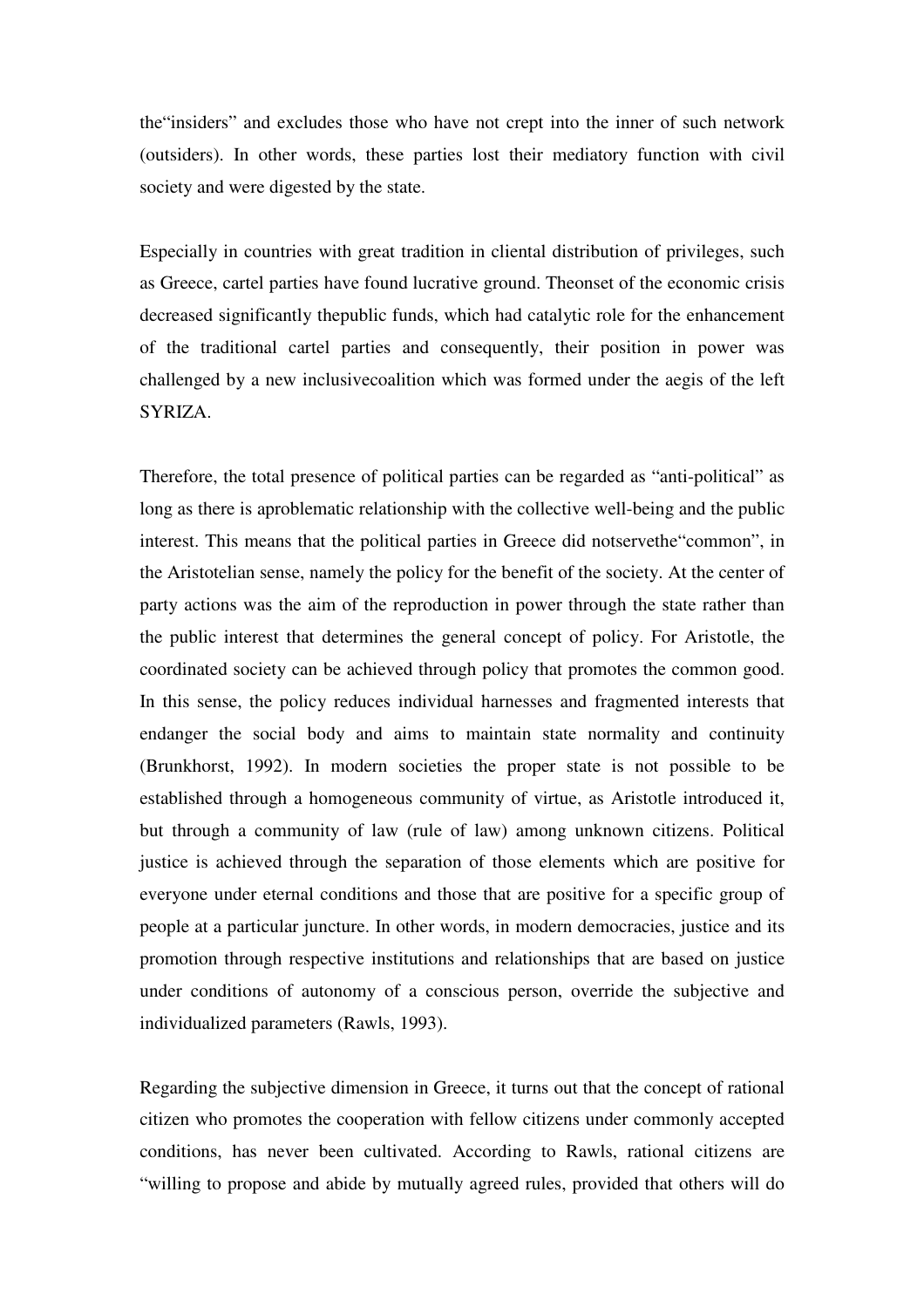the same; and will respect these rules even if this means that they have to sacrifice their personal interests. Rational citizens want to belong to a society where political power is legally used"(Wenar, 2010). However,in Greece the political system suppressed the real political, economic and financial imperatives, which, even in latent form,became an existential danger to the country. Generally, the state in Greece historically embodies only superficially the concept of financial rationality and balance of public expenditure and revenues, while rule parties represented with great zeal the essence of offering more benefits, in order to obtain citizens'trust. Therefore, citizens invested successively in benefits as an attempt to avoid unpleasant policy measures.

In conclusion, these 40 years after the restoration of democracy in Greece, citizens lived in a sham prosperity founded on imaginary obsessions, consciously cultivated by the leaders of political and economic elite. However, since the beginning of the financial crisis, the temporal illusions and the need to change the whole political and economic system, became the main priorities which enabled enormous changes of the established political culture.In the beginning of the crisis the social democratic PASOK lifted the burden of fiscal adjustment. In 2010 PASOK took over the responsibility to implement austerity measuresthrough memorandums of understanding with the European Central Bank the European Commission and the International Monetary Fund, in order to avoid the bankruptcy of Greece. With the subsequent electoral collapse of PASOK, the right-wing New Democracy - along with PASOK - continued from 2012 the implementation of austerity measureswhich led to their electoral defeat in 2015. Parties such as SYRIZA, Independent Greeks (ANEL) and Golden Dawn took advantage of the growing social discontent propaganda to becomethe main exponents of ordinary people and of their concerns and fears, by expressing the resistance against avoidable oversell of popular values.

# **4. The replacement of"anti-political" parties by an"anti-political" populism**

Especially, SYRIZA emerged to power through a combination of circumstances which abruptly and without intermediary interval adjustingperiod, entrapped Greece in a sovereign debt crisis. The origins of the crisis are in policies that previous governments implemented,which were arbitrarily addicted to irrational redistribution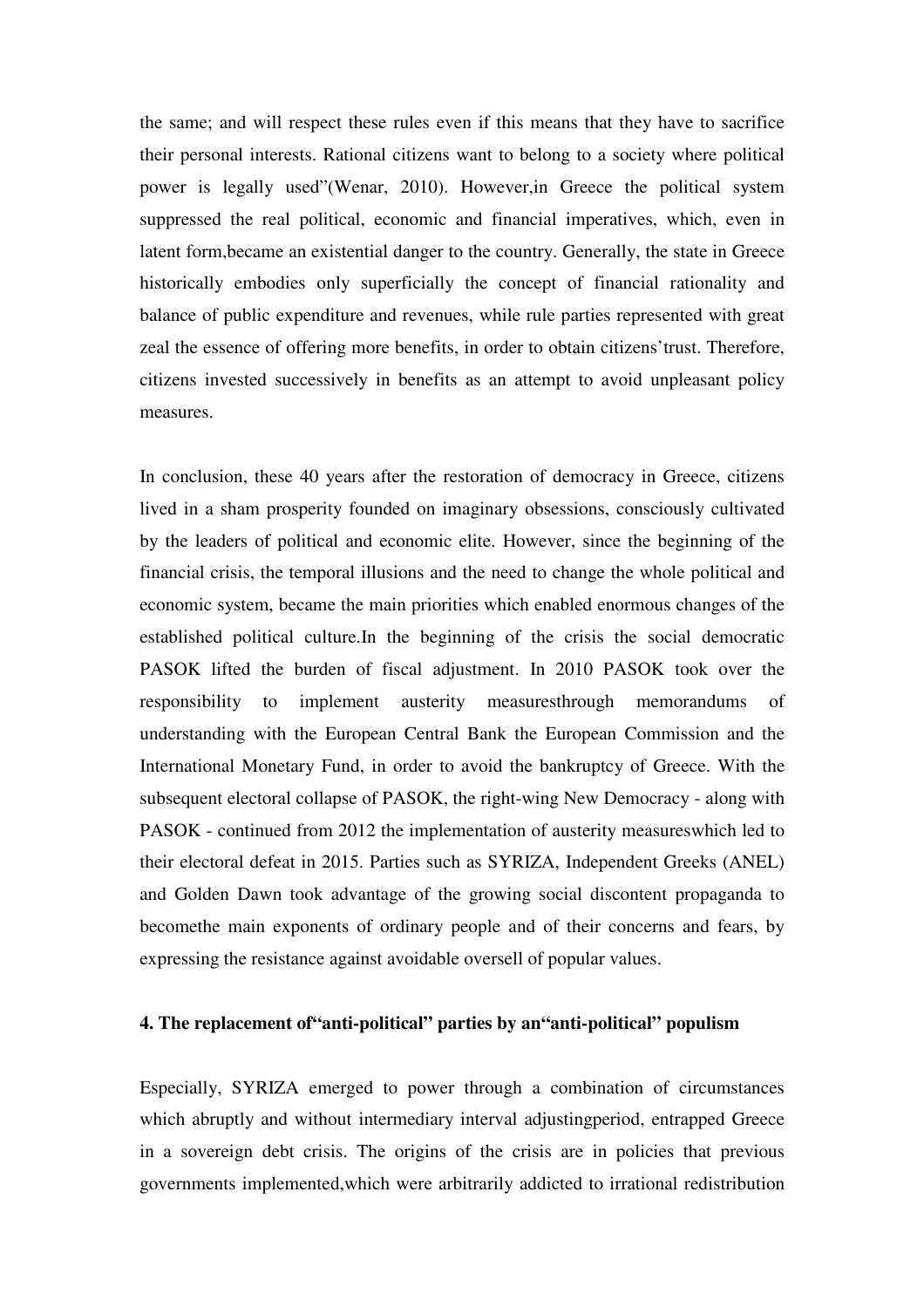without the establishment a vigorous welfare state with efficient services and significant results in social inequality reduction throughthe promotion of social cohesion. Therefore, theeconomic crisis management, which is a tough and demanding task,changed the founding values of several political groups in Greece.

Definitively, the rise to power of SYRIZA overturned the conditions which were used in order to maintain the traditional bourgeois parties in power. From 2008 onwards,the sudden elimination of those terms and conditions which reproduced the established cliental consent after the restoration of democracy in Greece, amid broad distribution of benefit and privileges, gradually led to a populist radicalization of the masses under the auspices of the left SYRIZA (Mavrozacharakis, Tzagkarakis,Kamekis, 2013). The main keynote address of SYRIZA, which was the world "hope", can be characterized as "anti-political" in the sense that it was based on the versatility and on a high degree of ideological ambiguity. Therefore,there were no direct real class placements and external commitments. This fact is obviously contrary to the "left political verbosity" of SYRIZA which considers the "Greek people" as a single collective alliance against specific financial policies and international obligations of Greece. With anti-political way, namely by a methodology which is deeply contrary to the public good, SYRIZA cultivated to Greek peoplea deep feeling of antipathy towards political elites, the European Union, the German government and the employers in general.

Specifically, in the midst of the economic crisis populism and its respective multipliers increaseddramatically. The pressure of unemployment, the new poverty, rage against politicians and the fear forsocial and economic collapse, offered more than ever, lucrative ground for a policy that worked with simplistic slogans fueling aggressive feelings, prejudices and resentments. However, over time, in the case of the SYRIZA, leftist self-determination was reversed into a peculiar mixture of "right, capitulated or even neoliberal left", which reveals a huge gap between promises and implementation (Munchau, 2015; Kotroyannos, 2016).

On the one hand, the rise of the left in power was a result of thestructural problems and economic weaknesses of the Greek state and the inability of the previous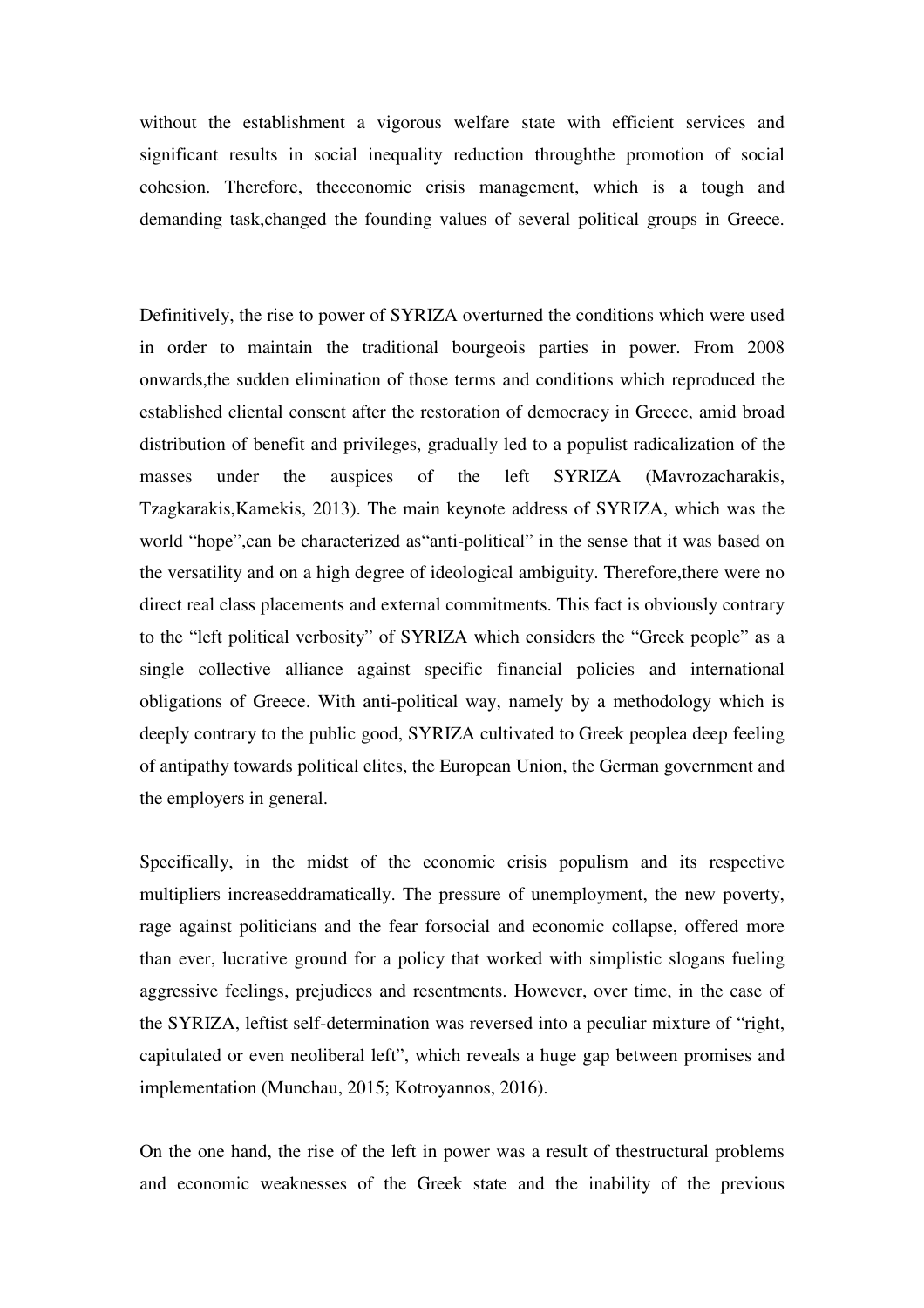governments to promote the necessary reforms in order to establish a modern rule of law and an effective state with universal, efficient welfare state and fiscal tolerated social services. On the other hand, the imposed austerity programs from the European institutions and the International Monetary Fund (troika) are also responsibleas long as they did not let fiscal space for the promotion of social cohesion.The current contrast between financial authoritarianism and social achievements preservation comprises the continuation of a dangerous approach which considers the citizen mainly as a "customer". Therefore,in this conflict there are neither visible boundaries nor clear dividing lines since the implemented austerity policies are defended both by right-wing and left/center-left-wing parties.

SYRIZA, instead of analyzing the current situation with caution and realism, in order to propose long-term responses to the difficult circumstances, was either trapped in the search for ways ofthe new memorandum management or was assimilated by a fruitless intolerant logic. Apparently, this happened because the political tradition expressed by the new government of the left, comes equally from the past and does not represent anything really "new". Therefore, thefirst dangerous and sensational alternative responses to the crisis, were followed by the usual manner of maintaining the power even by implementing anti-social and unrealistic measures, such as massive tax increases.

#### **5. Basic directions of a progressive response to the crisis**

It is clear that Greece needs a new productive system and in this context, a new political system, which produces goods and ideas that will be connected with a strategic framework,which increase employment. A meaningful progressive response to the crisis is not unilateral and obsessive, it should promote the necessary reforms but always maintain a certain level of social cohesion and not dissolve social cohesion to supposedly increasecompetitiveness. Germany can be areferring example, as long asit currently increases social spending and has introduced,under the pressure of the Social Democrats, the minimum wage of 8 euros per hour. A progressive response to the crisis should not hesitate but put the core European countries and particularly Germany, in front of their responsibilities.It should not be underestimated that Germany had offered to South European countries, for a specific time,extended loans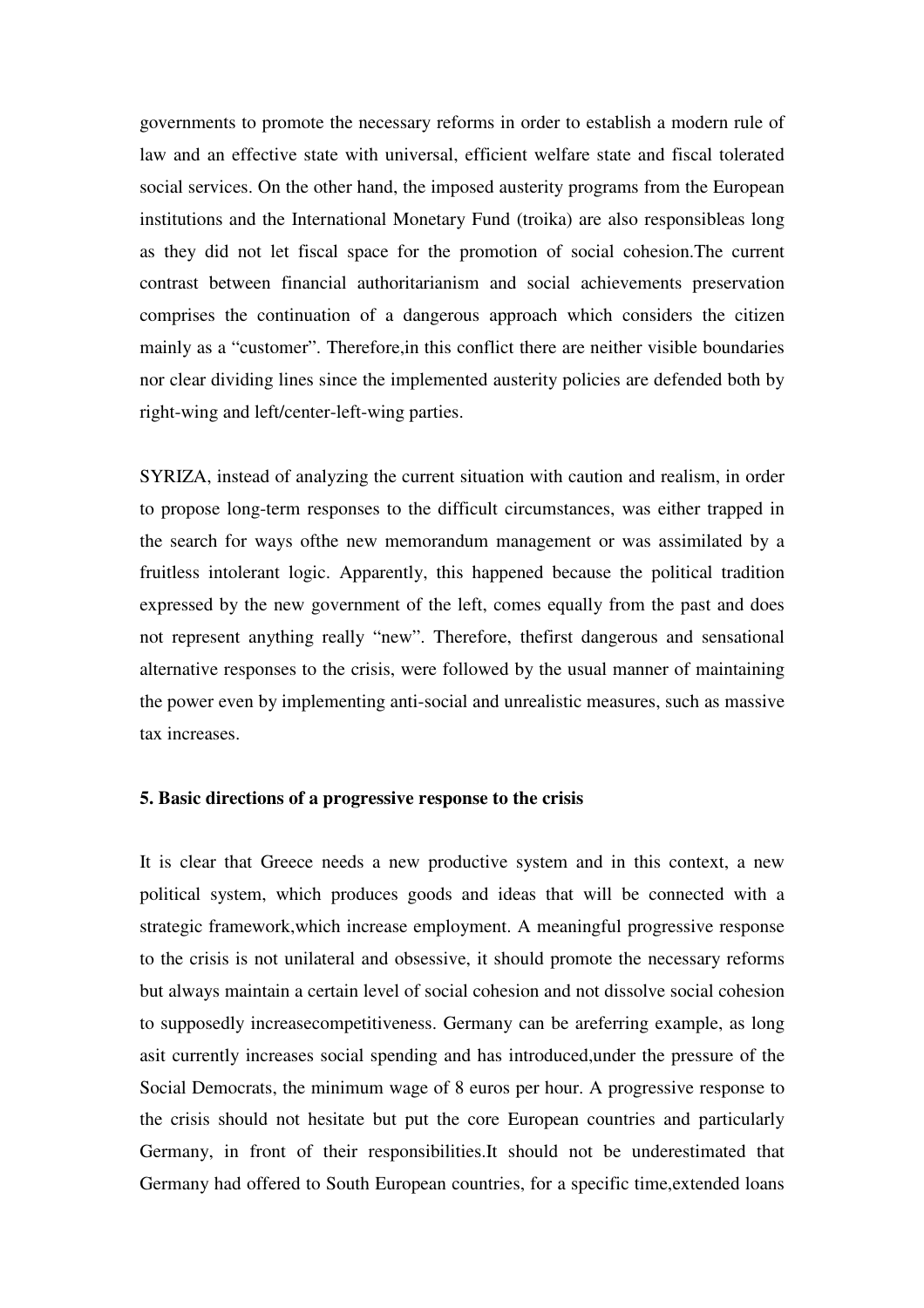and had promoted lending with attractive rates and favorable repayment terms. In fact, Germany has created inflation to other countries while it kept its own inflation in low levels through low wages. This fact, combined with the enormous public and private spending on innovation, was actually its competitive advantage. In that period in Greece the real challenge was the promotion of modernization and reforms. Twenty years later,the challenge has not even slightly changed and is high time to implement the necessary changes without neoliberal or leftist obsessions.

If there is no real democratic and social shift in Greece, the group of voters who prefer electoral populism and especially the extreme right, will enormously increase. Moreover, these voters are at least"losers, unfinished consumers" (Bauman, 2010). This means that they do not prefer the abolition of the current society and the establishment of another but eventually claim to participate in it as full consumers, i.e. citizens of a capitalist consumerist society.

Based on Bauman's argument (2009), it turns out that people in post-modern societiesare only considered useful if they operate as integrated consumers. Consumption is actually the individual's contribution to a market economy. An "unfinished consumer" has entrenched social status and is considered useless because his position is utterly hopeless. Modern societies reactcynically topoor people, who are unable to function as active consumers, converging in some way to a tendency for their disappearance from their apparent bourgeois façade. It is no coincidence that the poor are expelled from the west urban centers. This trend explains why the modern welfare state is unable to protect the unemployed and especially the long-term unemployed, considering that these people are no longer useful and only affect the taxpayers. The political consensus around the core features of the welfare state that takes care of the vulnerable and needy graduallybecomes finite. Only nostalgia remains alive. But nostalgia generates protest and centrifugal tendencies.

The active solidaristproletariat has become a social layer of permanent precarity (the precariat), which supports dubious political directions (Standing, 2011). This shift is logically inevitable in the sense that the existing political forces that manage the power are possessed by the same fiscal obsession. According to Bauman (2009; 2010), the reduction of social spending is an objective of both the right and the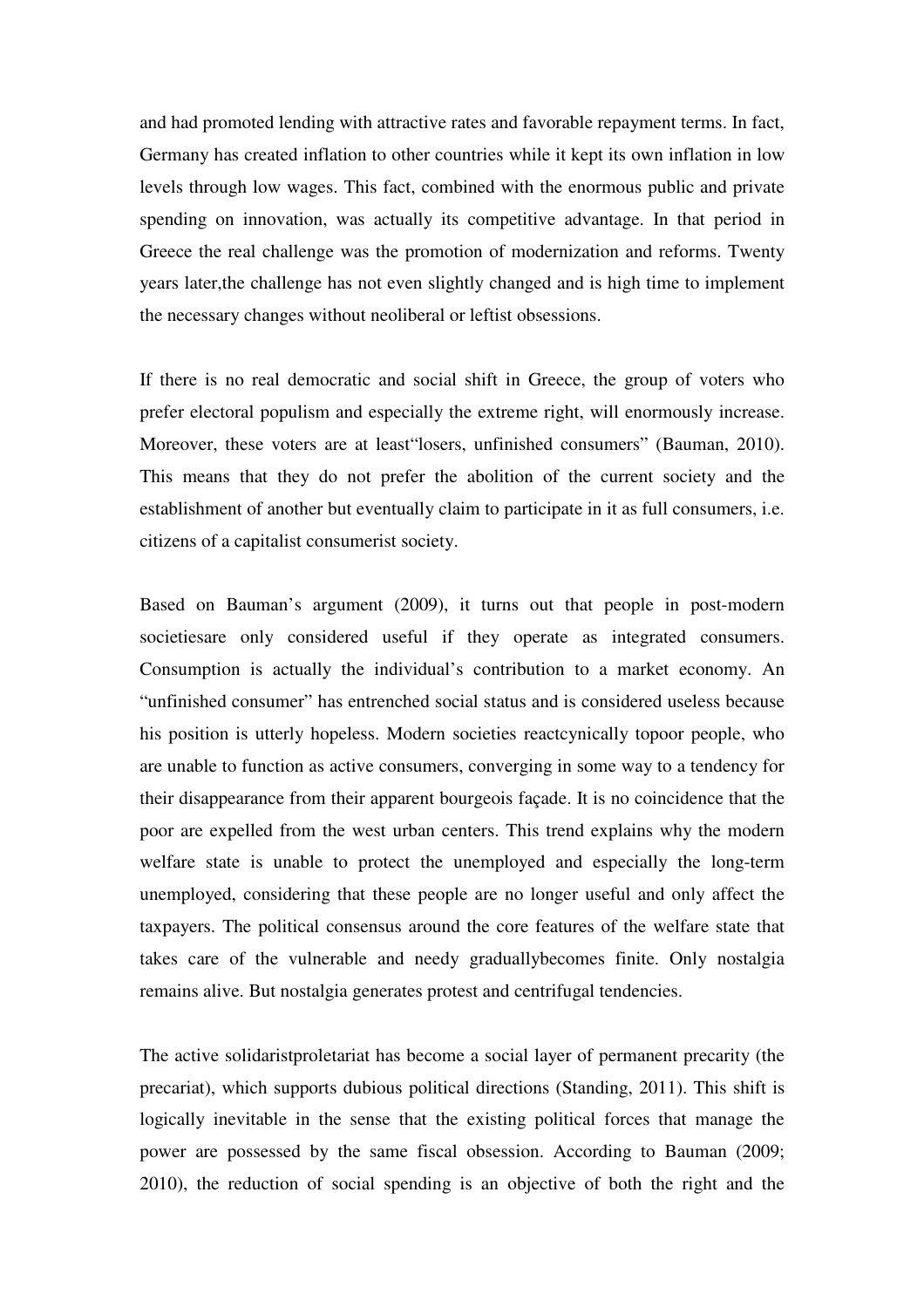(center) left policy. Regardless of the party which is in power,the objective is the same just because they believe that according to the conventional economy they do not comprise financial advantages. In conjunction with the political behavior of impoverished social groups, populism is supported by relegation fears which occupy an increasing part of the middle socio-economic groups within the thorough process of modernization and globalization. A progressive reaction to these problems should consider all the abovementioned and implement a policy which will be concentrated both at financial normality and social cohesion promotion.

# **References**

Abedi, A. (2004),*Anti-PoliticalEstablishmentParties. AComparativeAnalysis,*NewYork: Routledge.

Bauman, Z. (2009), *Leben als Konsum* - Verlag Hamburger Edition, 2009 Flüchtige Zeiten. Leben in der Ungewissheit - Verlag Hamburger Edition, I2009.

Bauman,Z. (2010),Fromthesocietyofproducerstothesocietyofconsumersandof "wastes", Available online at:http://spoudasterion.pblogs.gr/2010/02/576074. (Accessed: 10/06/2016) [In Greek].

Bertelsmann Stiftung (2015), *Social Justice in the EU-Index Report 2015. Social Inclusion Monitor 2015*, Available online at: https://www.tagesschau.de/wirtschaft/social-justice-index-101.pdf (Accessed: 21/06/2016).

Brunkhorst, H. (1992), Der Vorrang der Freiheit. John Rawls' Idee des politischen Liberalismus, Available online at: http://www.zeit.de/1992/27/der-vorrang-derfreiheit/komplettansicht(Accessed: 10/06/2016)

Katz, R. S.and Mair, P. (1992),"Changing models of party organization and party democracy: The emergence of the cartel party",*Party Politics* 1 (1): 5–28.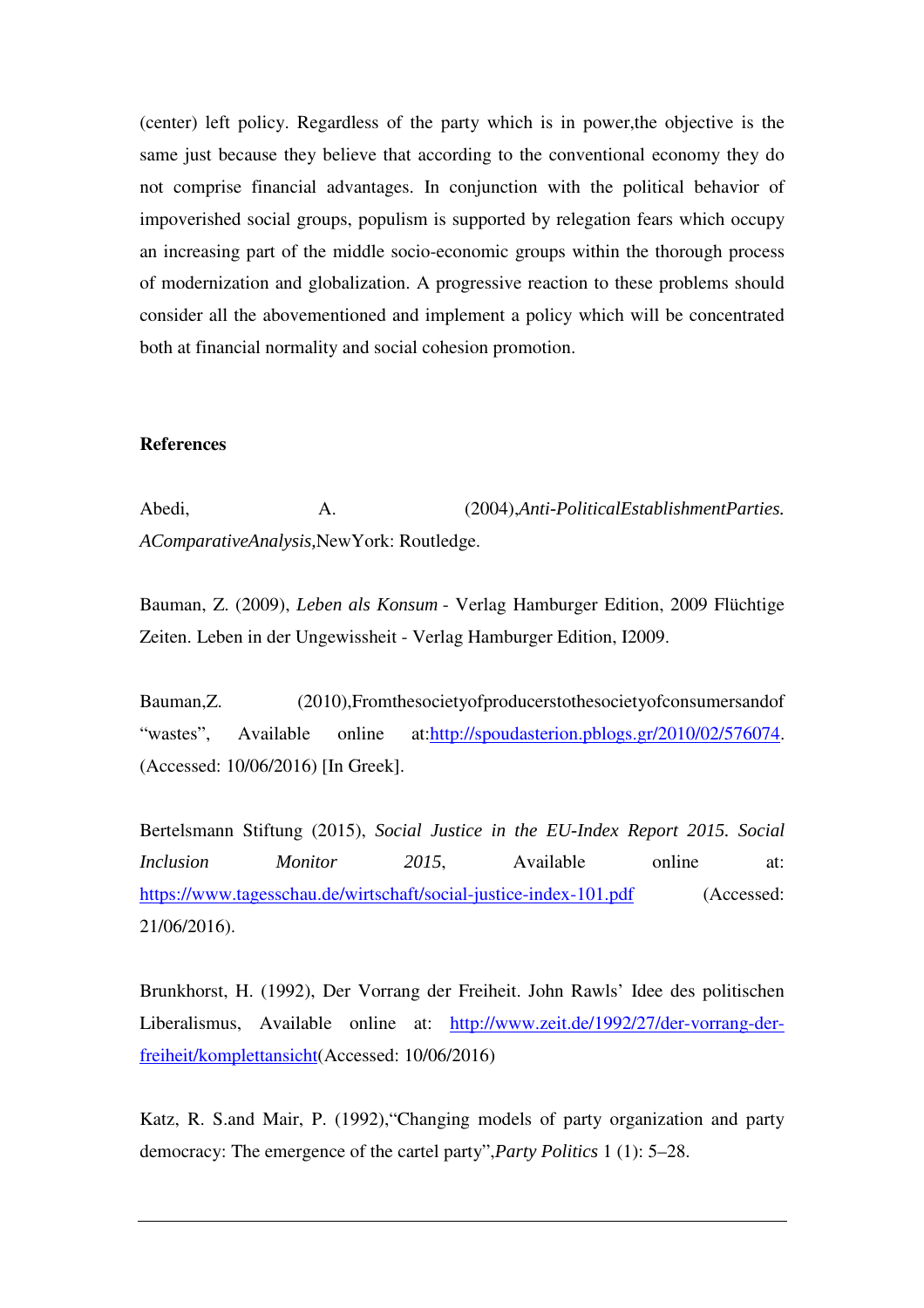Kondylis, P. (2015), Parasiticsocialconsumerism. The mirror of Greece after the restoration of democracy, Availableonline at:http://www.anixneuseis.gr/?p=124264(Accessed: 17/06/2016) [In Greek].

Kotroyannos, D. (2016),Alexis Tsipras und der rhetorische Diskurs als Politik,Availableonline at: https://mpra.ub.unimuenchen.de/70926/1/MPRA\_paper\_70926.pdf(Accessed: 18/06/2016)

Lavdas, K. (2013), The linnets and the political culture, Available online at http://newdeal.gr/οι-φλωροι-και-η-πολιτικη-κουλτουρα/(Accessed: 16/06/2016) [In Greek].

Mavrozacharakis, E. (2015),Zum politischen Machtwechsel in Griechenland. Die Parlamentswahlen von Januar 2015 aus einem kritischen Blickwinkel,Availableonline at: https://mpra.ub.uni-muenchen.de/62396/1/MPRA\_paper\_62396.pdf(Accessed: 18/06/2016)

Mavrozacharakis, E.,Tzagkarakis, S.,Kamekis, A. (2013), Modern Populism in Greece, *URN*, Available online at: http://nbn-resolving.de/urn:nbn:de:0168-ssoar-421887(Accessed: 18/06/2016)

Mitrakos, T. and Tsakloglou, P. (2012),"Inequality, povertyand material welfare: fromthepoliticalchange to the currentcrisis", Bank ofGreece (ed.), *Socialpolicyandsocialcohesion in Greeceduringthecrisis*, pg. 23 -64. [In Greek].

Münchau, W. (2015),S.P.O.N. - Die Spur des Geldes: Warum linke Parteien in Europa scheitern,Available online at:http://www.spiegel.de/wirtschaft/soziales/muenchau-warum-linke-parteien-ineuropa-scheitern-a-1051700.html(Accessed: 18/06/2016)

Prevelakis, G. (2016),The new necessary keynote address,Available online at: http://www.kathimerini.gr/852139/opinion/epikairothta/politikh/to-neo-anagkaiosyn8hma(Accessed: 19/06/2016)